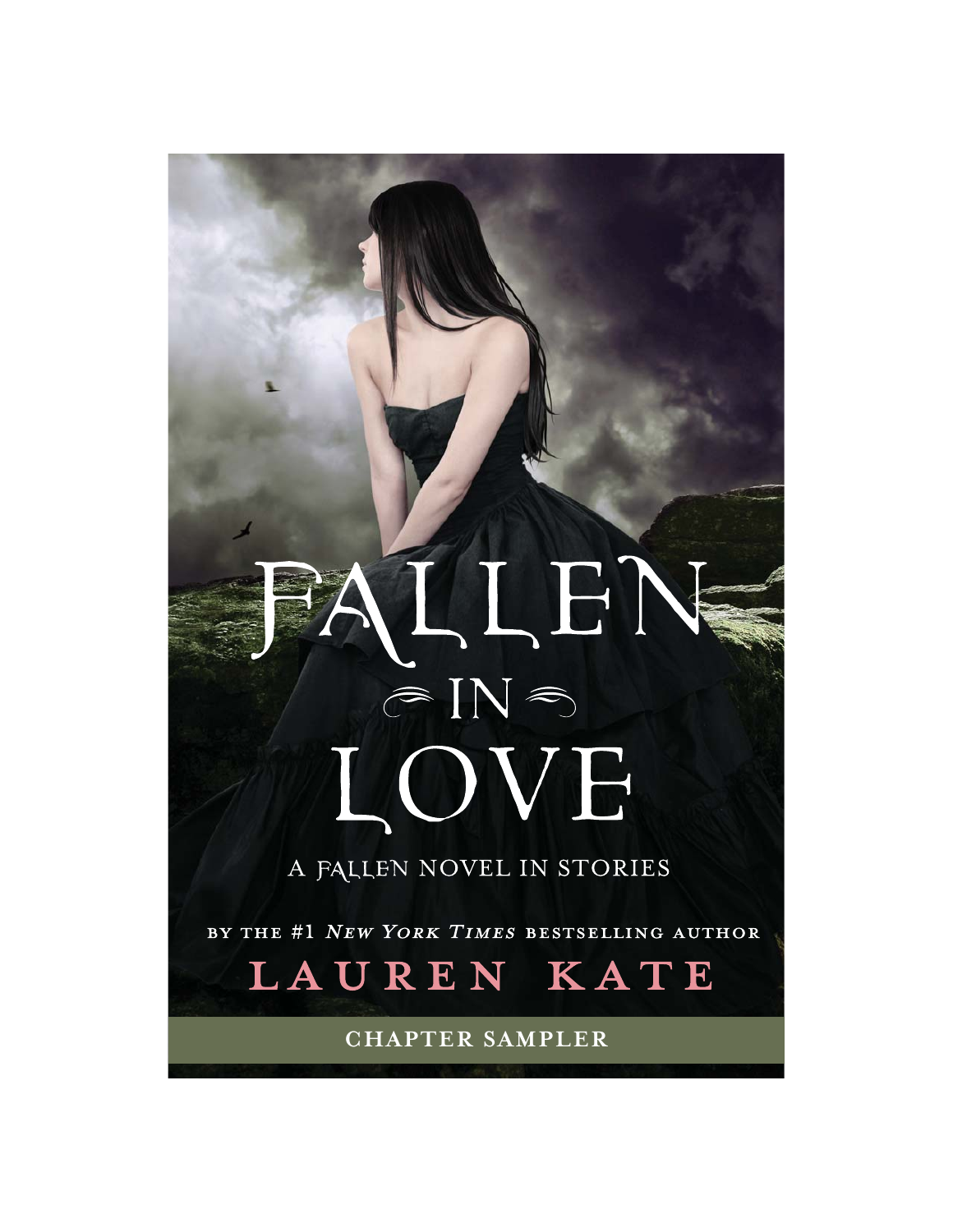*The life so brief, the art so long in the learning, the attempt so hard, the conquest so sharp, the fearful joy that ever slips away so quickly—by all this I mean love, which so sorely astounds my feeling with its wondrous operation, that when I think upon it I scarce know whether I wake or sleep.*

## .<br>세<br><del>세</del>

—Geoffrey Chaucer, *The Parliament of Fowls* Translated by Gerard NeCastro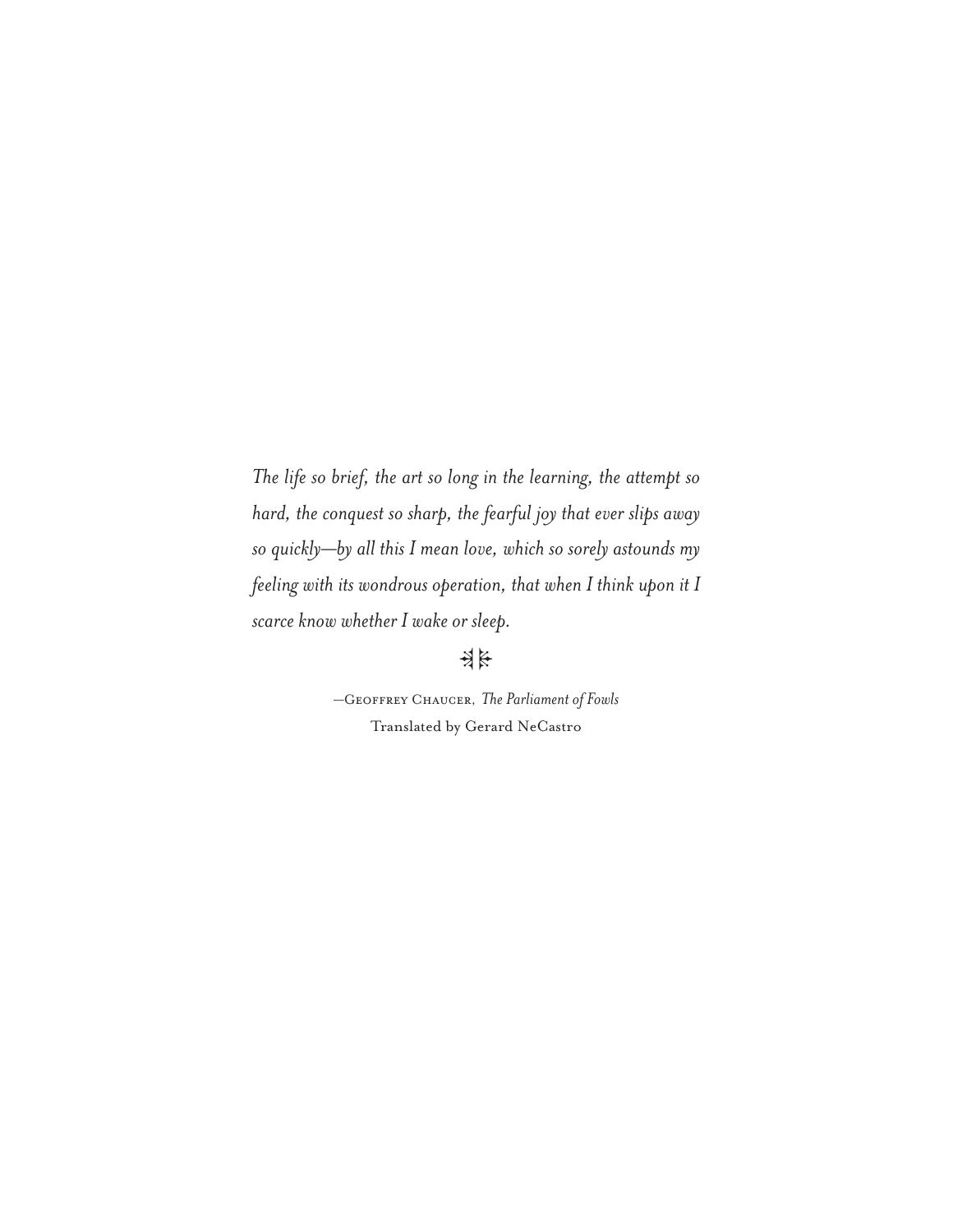## ONE  $\begin{array}{c} \circ \mathcal{L} \\ \circ \mathcal{L} \end{array}$

### TWO FOR THE ROAD

Shelby and Miles were laughing when they stepped out of the Announcer. Its dark tendrils clung to the brim of Miles's blue Dodgers baseball cap and Shelby's tangled ponytail as the two of them emerged.

Even though Shelby's body felt as weary as if she'd done four back-to-back sessions of Vinyasa yoga, at least she and Miles were back on solid—present tense ground. Home. *Finally*.

The air was cold, the sky gray but bright. Miles's shoulders towered in front of her, shielding her body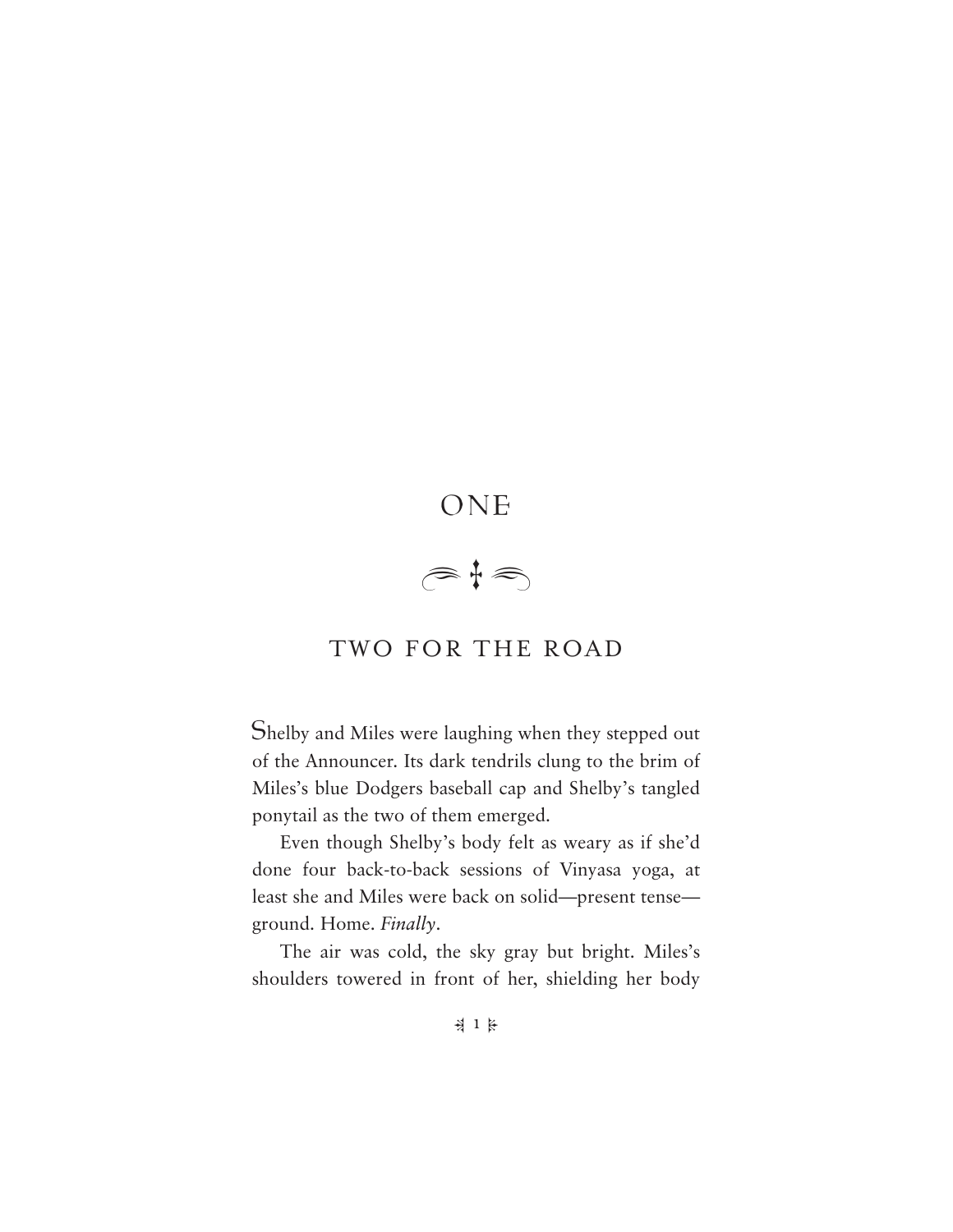from the brisk wind that sent ripples across the white T-shirt he'd been wearing since they'd left Luce's parents' backyard on Thanksgiving.

Eons ago.

"I'm serious!" Shelby was saying. "Why is it so hard for you to believe that my first priority is lip balm?" She ran a finger across her lip and recoiled exaggeratedly. "They're like sandpaper!"

"You're crazy." Miles snorted, but his eyes followed Shelby's finger as she gingerly traced her lower lip. "*Lip balm* is what you missed inside the Announcers?"

"And my podcasts," Shelby said, crunching over a pile of dead gray leaves. "And my sun salutations on the beach—"

They had been leapfrogging through the Announcers for so long: from the cell in the Bastille where they'd met a wraithlike prisoner who wouldn't give his name; into and right back out of a bloody Chinese battlefield where they didn't recognize a soul; and, most recently, from Jerusalem, where they'd found Daniel at last, looking for Luce. Only Daniel wasn't entirely himself. He was joined—literally—with some ghostly past version of himself. And he hadn't been able to set himself free.

Shelby couldn't stop thinking about Miles and Daniel fencing with the starshots, about the way Daniel's two bodies—past and present—had been wrenched apart after Miles drew the arrow down the angel's chest.

Creepy things happened inside Announcers; Shelby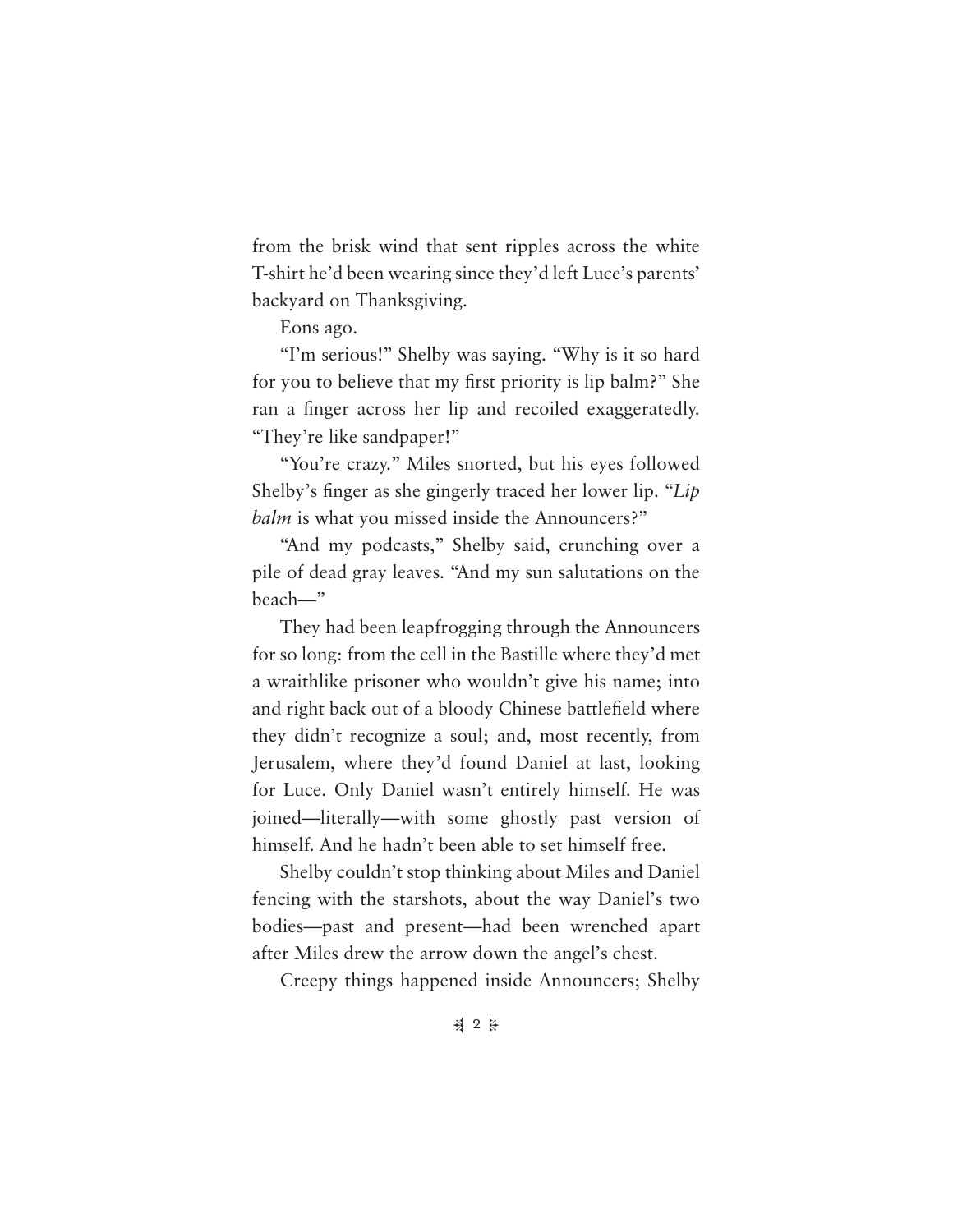was glad to be done with them. Now if they could just not get lost in these woods on their way back to their dorm. Shelby looked toward what she hoped was west and started to lead Miles through the dreary unfamiliar section of the forest. "Shoreline should be this way."

The return home was bittersweet.

She and Miles had entered the Announcer with a mission; they'd jumped through in Luce's parents' backyard after Luce herself had disappeared. They'd gone after her to bring her home—as Miles said, Announcers weren't to be pranced into lightly—but also just to make sure she was all right. Whatever Luce was to the angels and demons fighting over her, Shelby and Miles didn't care. To them, she was a friend.

But on their hunt, they kept just missing her. It had driven Shelby nuts. They'd gone from one bizarre stop to the next and still had seen no sign of Luce.

She and Miles had bickered several times over which way to go and how to get there—and Shelby hated fighting with Miles. It was like arguing with a puppy. The truth was, neither of them really knew what they were doing.

But in Jerusalem, there had been one good thing: The three of them—Shelby, Miles, and Daniel—had actually, for once, gotten along. Now, with Daniel's blessing (some might call it a command), Shelby and Miles were finally headed back home. Part of Shelby worried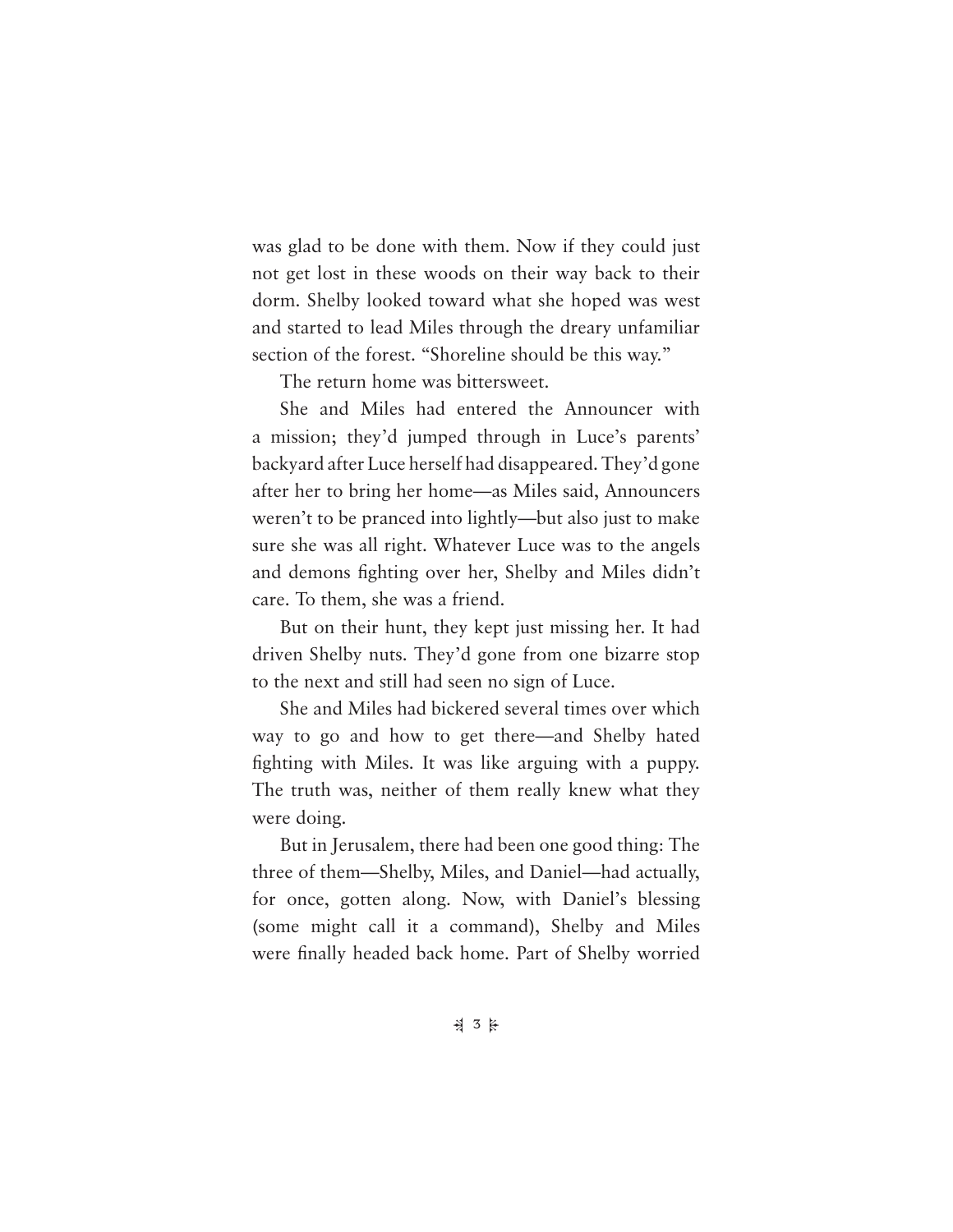about abandoning Luce, but another part—the part that trusted Daniel—was eager to get back to where she was supposed to be. Her proper era and place.

It felt like they had been traveling for a very long time, but who knew how time worked inside the Announcers? Would they come back and find they'd been gone just seconds, Shelby had wondered, a bit nervously, or would *years* have passed?

"As soon as we get back to Shoreline," Miles said, "I'm running straight into a long, hot shower."

"Yeah, good call." Shelby grabbed a chunk of her thick blond ponytail and sniffed. "Wash this Announcer funk out of my hair. If that's even possible."

"You know what?" Miles leaned in, lowering his voice, even though there was no one else around. Weird that the Announcer had planted them so far off the grounds of the school. "Maybe tonight we should sneak into the mess hall and snag some of those flaky biscuits—"

"The buttery ones? From the tube?" Shelby's eyes widened. Another genius idea from Miles. The guy was good to have around. "Man, I've missed Shoreline. It's good to be—"

They crossed beyond the line of trees. A meadow opened up before them. And then it hit Shelby: She wasn't seeing any of the familiar Shoreline buildings, because they weren't there.

She and Miles were . . . somewhere else.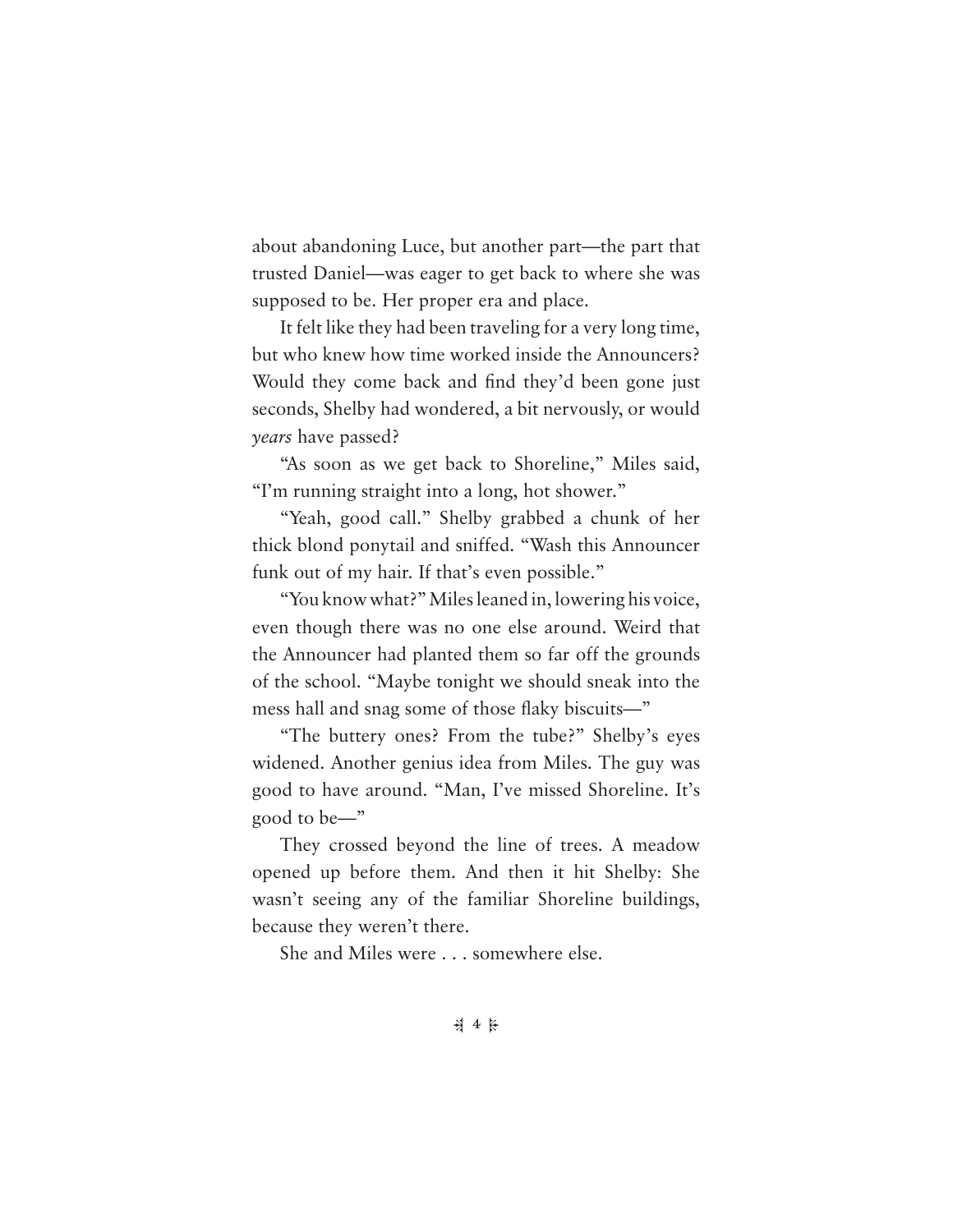She paused and glanced at the hillside surrounding them. Snow sat on the boughs of trees that Shelby suddenly realized were definitely *not* California redwoods. And the slushy mud road ahead of them was no Pacific Coast Highway. It wound downward over the hillside for several miles toward a stunningly old-looking city protected by a massive black stone wall.

It reminded her of one of those faded old tapestries where unicorns frolicked in front of medieval towns, which some ex-boyfriend of her mom had once dragged her to see at the Getty.

"I thought we were home!" Shelby cried, her voice landing somewhere between a bark and a whine. Where *were* they?

She stopped just short of the crude road and looked around at the muddy desolation before her. There was *no one* around. Scary.

"I thought we were, too." Miles scratched his cap glumly. "I guess we're not quite back at Shoreline."

"*Not quite*? Look at this excuse for a road. Look at that fortress thing down there." She gasped. "And are those little moving dots *knights*? Unless we're in some kind of theme-park, we're stuck in the freaking Middle Ages!" She covered her mouth. "We'd better not get the plague. Whose Announcer did you open up in Jerusalem, anyway?"

"I don't know, I just—"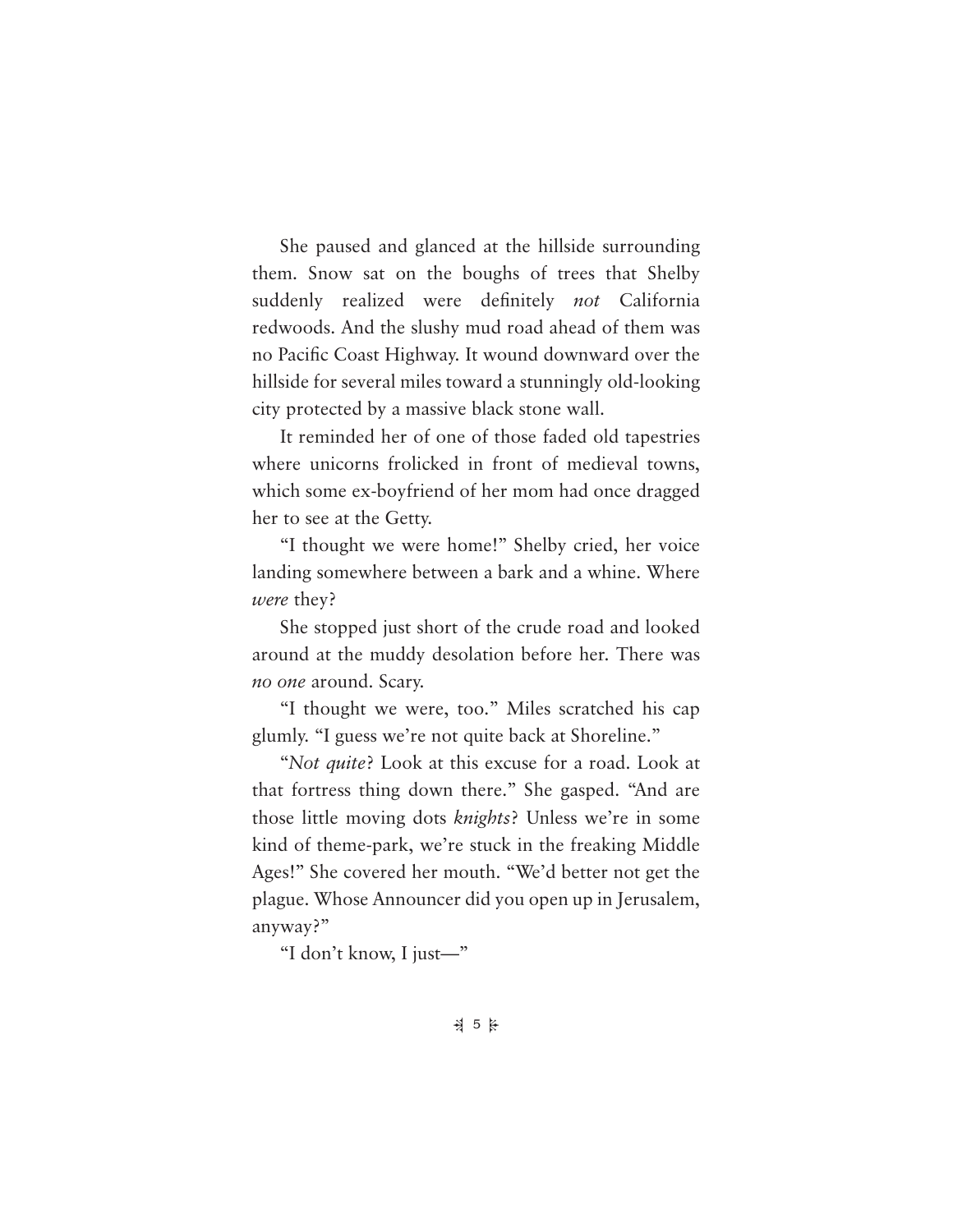"We're never going to get home!"

"Yes, we are, Shel. I read about this . . . I think. We got backwards in time by leapfrogging through other angels' Announcers, so maybe we have to get home that way, too."

"Well, what are you waiting for? Open another one!"

"It's not like that." Miles jerked his baseball cap lower over his eyes. Shelby could barely see his face. "I think we have to find one of the angels, and just sort of borrow another shadow—"

"You make it sound like borrowing a sleeping bag for a camping trip."

"Listen: If we find a shadow that casts across the century where we actually exist, we can make it home."

"How do we do *that?*"

Miles shook his head. "I thought I'd done it when we were with Daniel in Jerusalem."

"I'm scared." Shelby crossed her arms over her chest and shivered in the wind. "Just do *something!*"

"I can't just—especially not with you screaming at me—"

"Miles!" Shelby's body seized up. What was that rumbling sound behind them? Something was coming up the road.

"*What?*"

A horse-drawn cart creaked toward them. The clop of horses' hooves was growing louder. In a second,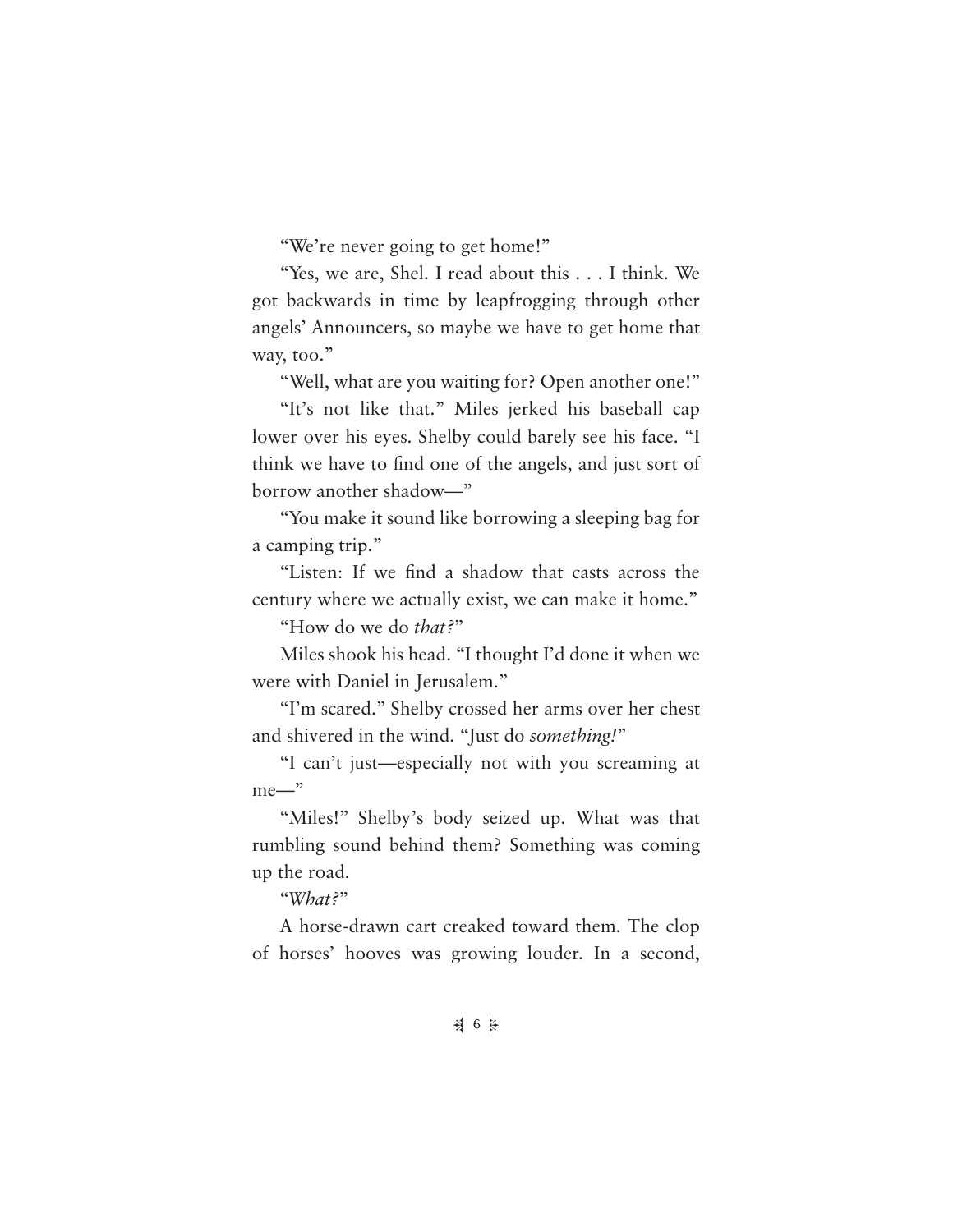whoever was driving that cart would crest the hill and see them.

"Hide!" Shelby screamed.

The silhouette of a stout man holding the reins of two brown-and-white-spotted horses rose into view on the sloping road. Shelby grabbed Miles by his collar. He'd been fussing nervously with his hat, and as she yanked him behind the wide trunk of an oak tree, the bright blue cap flew off his head.

Shelby watched the cap—the cap that had been part of Miles's daily wardrobe for years—sail through the air like a blue jay. Then it plummeted downward, into a wide pale-brown puddle of mud in the road.

"My hat," Miles whispered.

They were huddled very close together, their backs against the rough bark of the oak. Shelby glanced over at him and was amazed to see his face in its entirety. His eyes seemed magnified. His hair messy. He looked . . . handsome, like a guy she'd never met before. Miles tugged on his hat-hair, self-conscious.

Shelby cleared her throat and her thoughts. "We'll get it as soon as the cart goes by. Just stay out of sight until this dude is out of the way."

She could feel Miles's warm breath on her neck and the jut of his hipbone pushing against her side. How was Miles so skinny? The guy ate like a horse, but he was all meat and no potatoes. At least, that was what Shelby's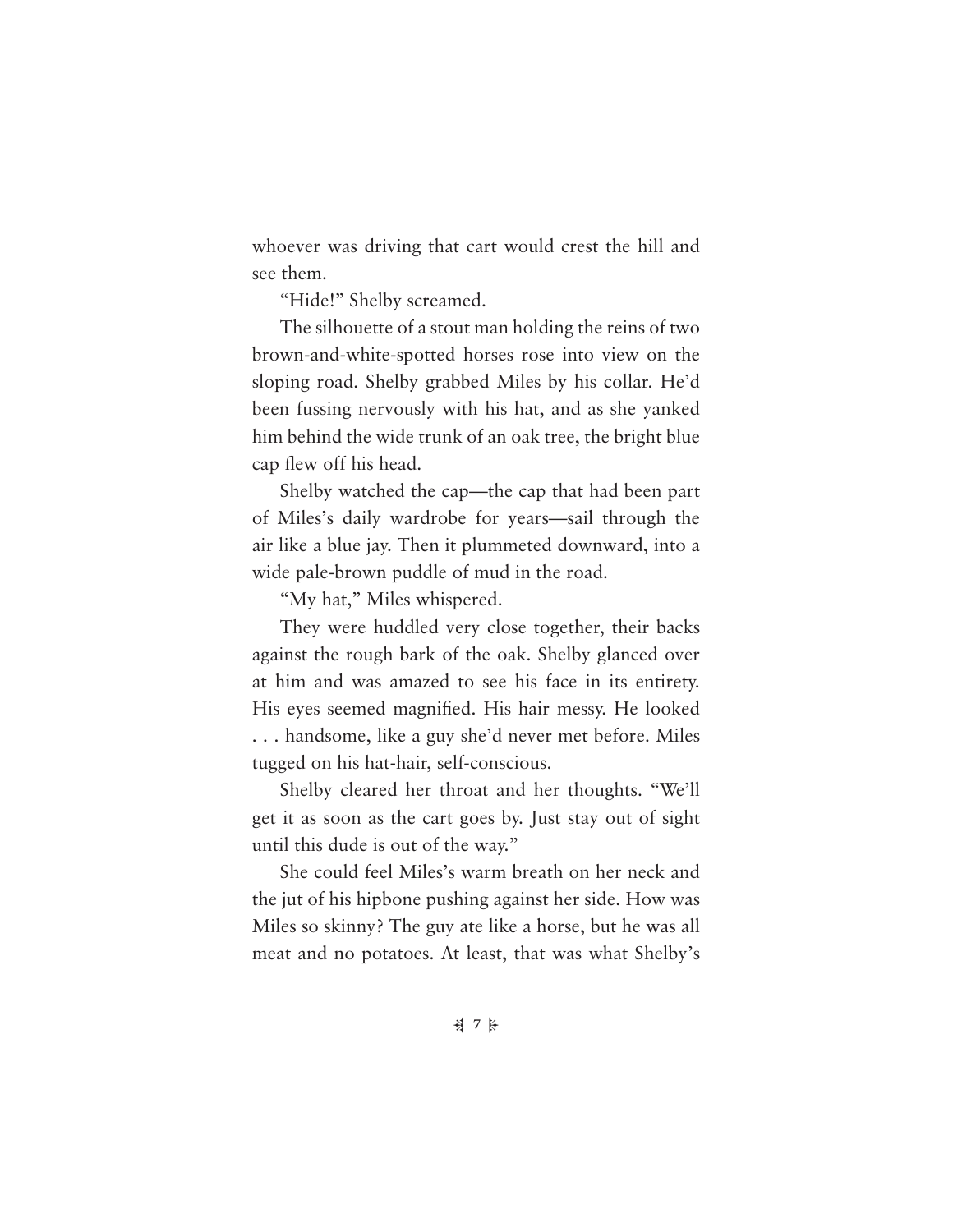mother would say if she ever met him—which she never would if Miles couldn't find an Announcer that would take them back to the present.

Miles fidgeted, straining to see his cap.

"Stay still," Shelby said. "This guy could be some sort of barbarian."

Miles held up a finger and tilted his head. "Listen. He's *singing*."

A patch of snow crunched under Shelby's feet as she craned her neck around the tree to watch the cart approach. The driver was a ruddy-cheeked man with a dirty shirt collar, daggy trousers that were obviously handmade, and a colossal fur vest he wore cinched at the waist with a leather belt. His small blue felt cap looked like a ridiculous little polka dot in the center of his broad, bald forehead.

His song had the jolly, raucous ring of a pub tune and boy, was he belting it out. The clopping of his horses' hooves sounded almost like a drumming accompaniment to his loud, brassy voice:

"*Riding to town t' fetch a maid, a busty maid, a lusty maid. Riding to town to take a bride, in eventide, a Valentine!*"

"Classy." Shelby rolled her eyes. But at least she recognized the man's accent, a clue. "So, I guess we're in jolly old England."

"And I guess it's Valentine's Day," Miles said.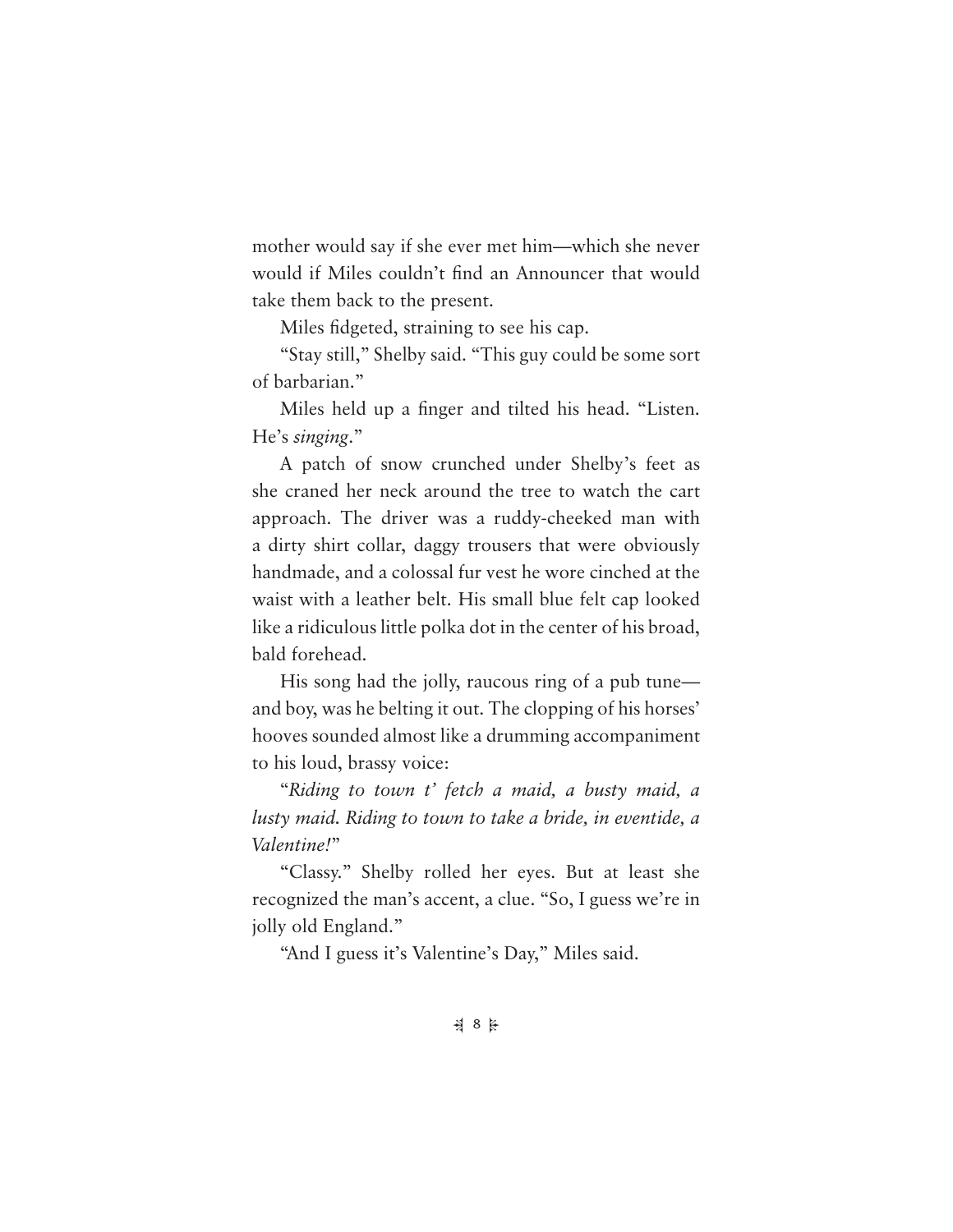"Thrilling. Twenty-four hours of feeling especially single and pathetic . . . *medieval style*."

She'd done jazz hands on that last bit for effect, but Miles was too busy watching the crude board cart drive by to notice.

The horses were tacked in unmatched blue and white bridles and harnesses. Their ribs were showing. The man rode alone, sitting atop a rotting wooden bench at the head of the cart, which was about the size of a truck bed and covered with a sturdy white tarp. Shelby couldn't see what the man was hauling to town, but whatever it was, it was heavy. The horses were sweating despite the frigid weather, and the planks of wood at the cart's base strained and shuddered as it drove toward the walled city.

"We should follow him," Miles said.

"What for?" Shelby's mouth twitched. "Want to fetch yourself a busty, lusty maid?"

"I'd like to 'fetch' someone we know, whose Announcer we can use to get us home. Remember? Your lip balm?" He parted her lips with his thumb. His touch left Shelby momentarily speechless. "We'll have a better shot coming across one of the angels in town."

The cart's wheels groaned in and out of ruts in the muddy road, rocking the driver from side to side. Soon he was close enough that Shelby could see the coarseness of his beard, which was as thick and black as his bearskin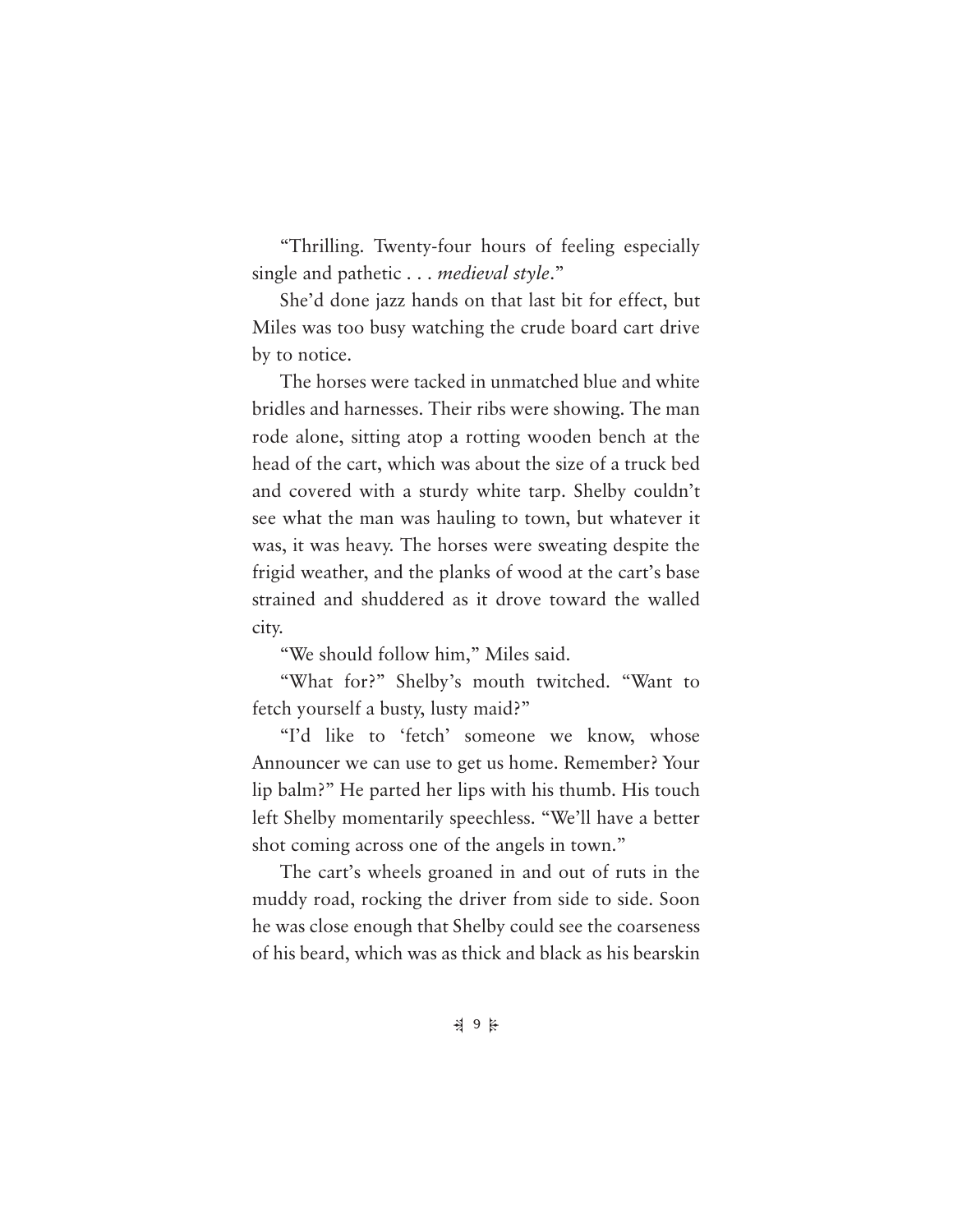vest. His pitch faltered on the extended last syllable of *Valentine*, and he took a great gulp of air before beginning again. Then his song broke off abruptly.

"What's this?" he grunted.

Shelby could see that his hands were chapped and red from the cold as they tugged roughly on the horses' reins to slow them. The rail-thin animals neighed, coming to a stop just short of Miles's bright blue baseball cap.

"No, no, no," Shelby muttered under her breath. Miles's face had gone pale.

The man shimmied fatly off the bench, his boots landing in the thick mud. He walked toward Miles's hat, bent down with another grunt, and swooped it up in the blink of an eye.

Shelby heard Miles swallow hard.

A quick swipe against the man's already filthy trousers and the cap was halfway clean. Without a word, he turned and mounted the cart's bench again, tucking the hat inside the tarp behind him.

Shelby looked down at herself and her green hoodie. She tried to imagine this man's reaction if she were to pop out from behind a tree wearing weird clothes from the future and try to take back his prize. It was not a calming idea.

In the time it had taken Shelby to chicken out, the man had tugged on the reins; the cart started rolling to town again, and his song entered its twelfth off-key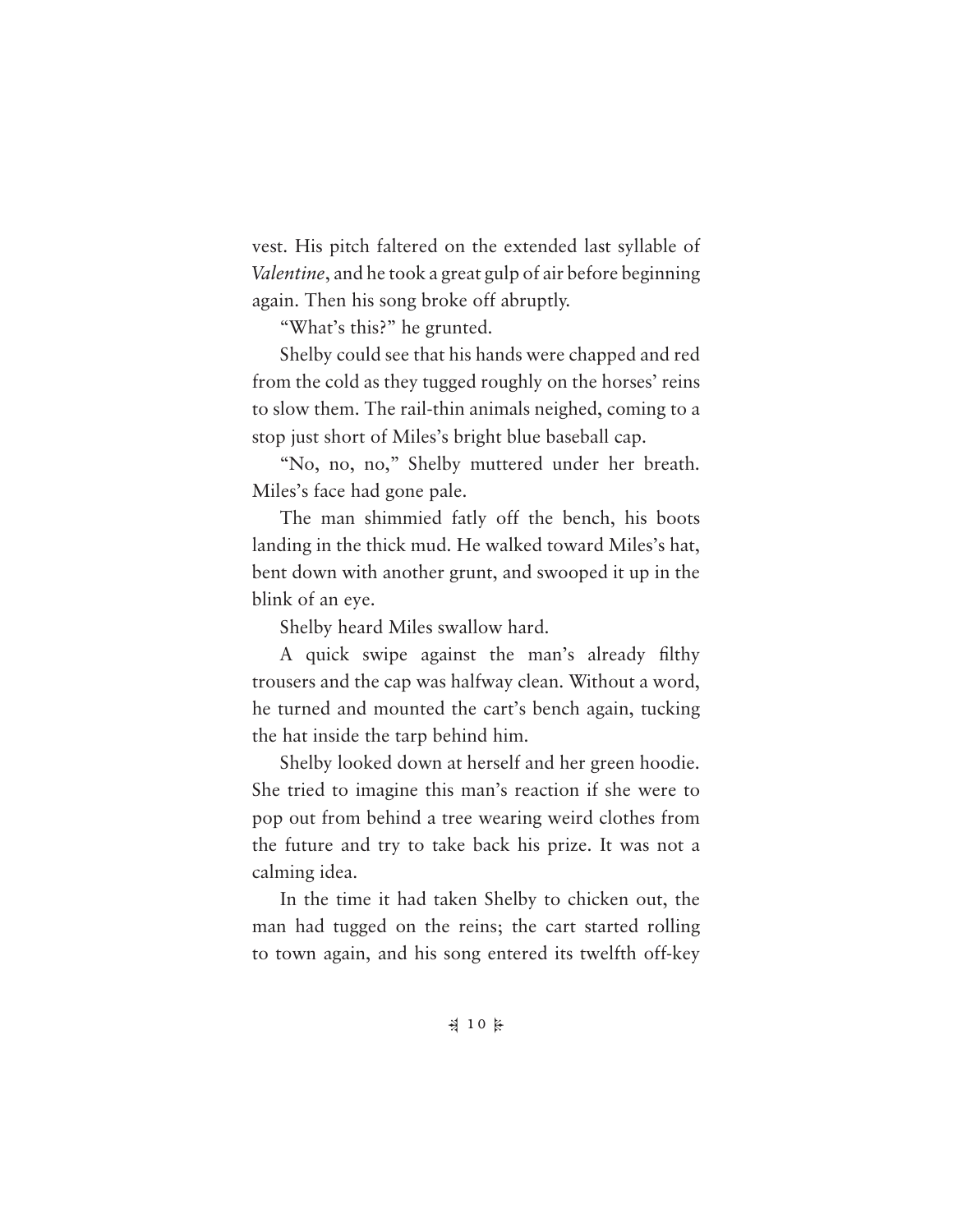round.

Another thing Shelby had screwed up. "Oh, Miles. I'm sorry."

"Now we definitely have to follow him," Miles said, a little desperate.

"Really?" Shelby asked. "It's just a hat."

But then she looked at Miles. She still wasn't used to seeing his face. The cheeks Shelby used to think of as babyish seemed stronger, more angular, and his irises were speckled with a new intensity. She could tell by his crestfallen expression that it definitely wasn't "just a hat" to him. Whether it held special memories or was simply a good-luck talisman, she didn't know. But she would do anything to get that look off his face.

"Okay," she blurted out. "Let's go get it."

Before Shelby knew what was happening, Miles had slipped his hand through hers. It felt strong and assured and a little impulsive—and then he tugged her toward the road."Come on!" She resisted for an instant, but then her eyes accidentally locked with Miles's, and they were super-crazy blue, and Shelby felt a wave of exhilaration kick in.

Then they were running down a snow-dotted medieval road, moving past crop fields that were dead for the winter, covered in a sleek sheet of white that draped the trees and spotted the dirt road. They were heading toward a walled city with towering black spires and a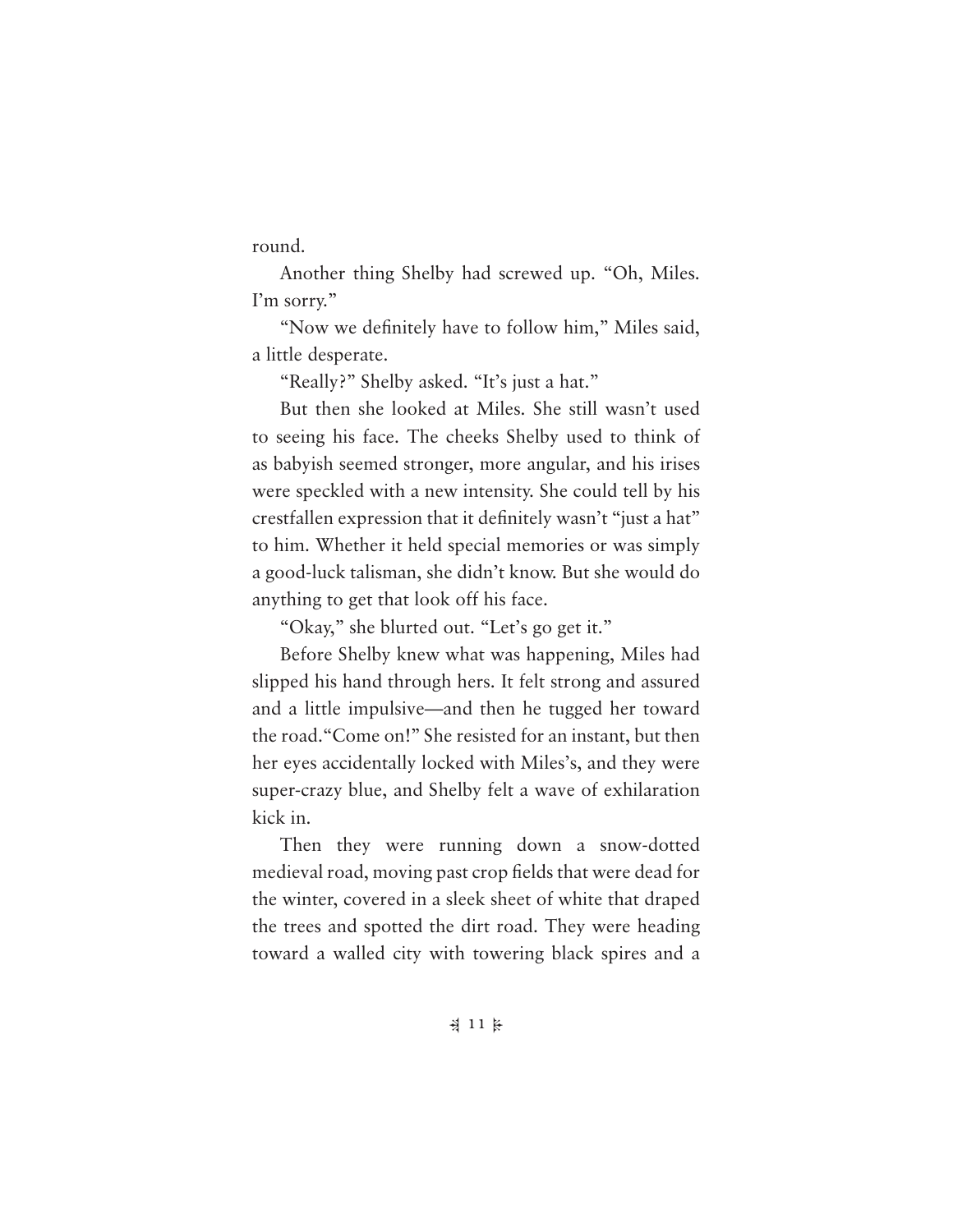narrow, moated entry. Hand in hand, pink-cheeked, chapped-lipped, laughing for no reason Shelby could ever have put into words—laughing so hard she nearly forgot what they were about to do. But then, when Miles called out, "Jump!"—something snapped into place and she did.

For a moment, it almost felt like she was flying.

A knotty log formed the back ledge of the cart, barely wide enough to balance on. Their feet skimmed it, landing there by sheer, graceless luck—

For a moment. Then the cart hit a rut and rattled fiercely, and Miles's foot slipped and Shelby lost her grip on the canvas tarp. Her fingers slipped and her body flailed and she and Miles were flung backward, sailing downward, into the mud.

*Splash.*

Shelby grunted. Her rib cage throbbed. She wiped the cold mud from her eyes and spat out a mouthful of the dingy stuff. She looked up at the cart growing smaller in the distance. Miles's hat was gone.

"Are you okay?" she asked him.

He wiped his face with the hem of his T-shirt. "Yeah. You?" When she nodded, he grinned. "Do Francesca's face if she found out where we were right now." Miles's command sounded cheerful, but Shelby knew that inside he was gutted.

Still, she would play along. Shelby loved to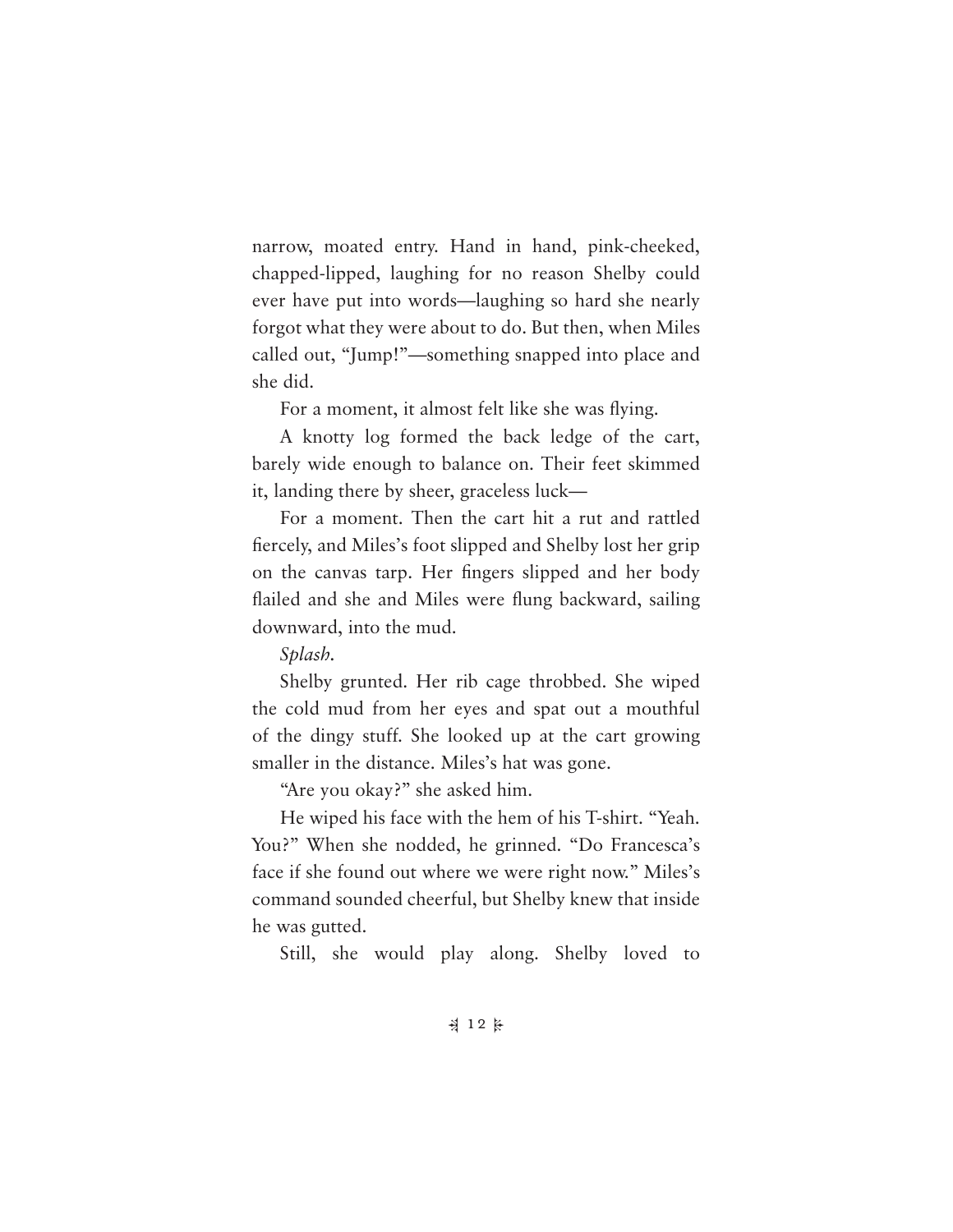impersonate their stately Shoreline teacher. She rolled out of the puddle, propped herself on her elbows, stuck out her chest, and pinched up her nose. "And I suppose you're going to deny that you were purposely attempting to disgrace Shoreline's legacy? I'm absolutely loath to imagine what the faaancypants board of directors will say. And have I mentioned that I broke a nail on an Announcer's edge trying to track you two down—"

"Now, now, Frankie." Miles helped Shelby up from the mud as he deepened his voice to do his best impersonation of Steven, Francesca's slightly more relaxed demon husband. "Let's not be too hard on the Nephilim. A single semester of scrubbing toilets really should teach them their lesson. After all, their mistake began with noble intentions."

Noble intentions. Finding Luce.

Shelby swallowed, feeling a somberness settle over her. They'd been a team, the three of them. Teams stuck together.

"We *didn't* give up on her," Miles said softly. "You heard what Daniel said. He is the only one who can find her."

"You think he's found her yet?"

"I hope so. He said he would. But—"

"But what?" Shelby asked.

Miles paused. "Luce was pretty mad when she left everyone in the backyard. I hope that whenever Daniel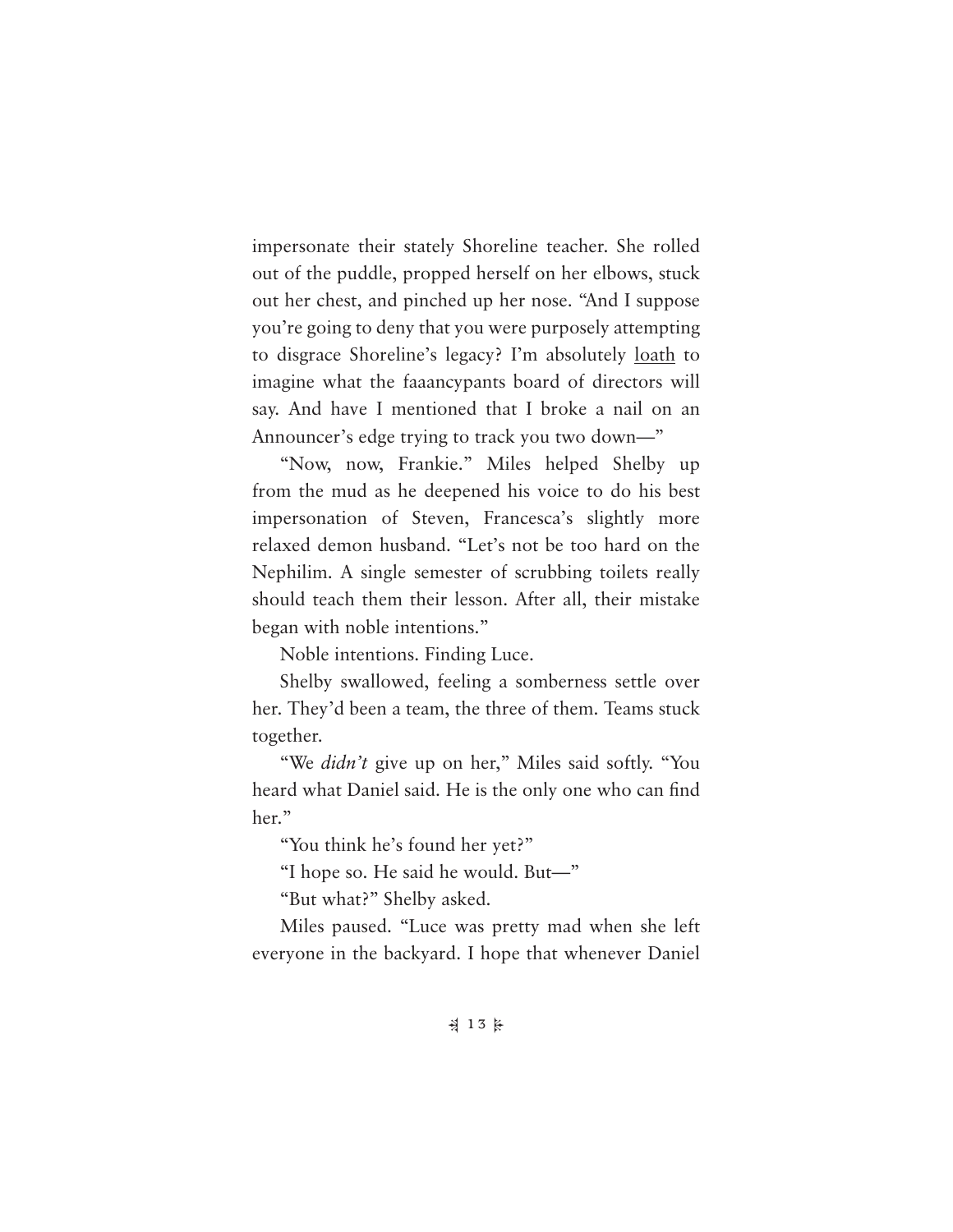finds her, she forgives him."

Shelby stared at mud-slicked Miles, knowing how much he had—at one point—truly cared about Luce. Admittedly, Shelby hadn't ever felt *that* way about anyone. In fact, she was legendary for choosing the absolute worst guys to date. *Phil?* Come on! If she hadn't fallen for him, the Outcasts wouldn't have tracked Luce down and she wouldn't have had to jump through the Announcer, and Miles and Shelby wouldn't be stuck here right now. Covered in mud.

But that wasn't the point. The point was: Shelby was amazed that Miles wasn't more bitter about seeing Luce in mega-love with someone else. But he wasn't. That was Miles.

"She'll forgive him," Shelby finally said. "If someone loved me enough to dive through multiple millennia just to find me, I'd get over myself."

"Oh, that's all it would take?" Miles elbowed her.

On impulse, she swatted his stomach with the back of her hand. It was the way she and her mom teased each other, like best friends or something. But Shelby was usually a lot more reserved with people outside her nuclear family. Weird.

"Hey." Miles interrupted her thoughts. "Right now you and I need to focus on getting to town, finding an angel who can help us, and making our way home."

*And getting that hat in the meantime*, Shelby added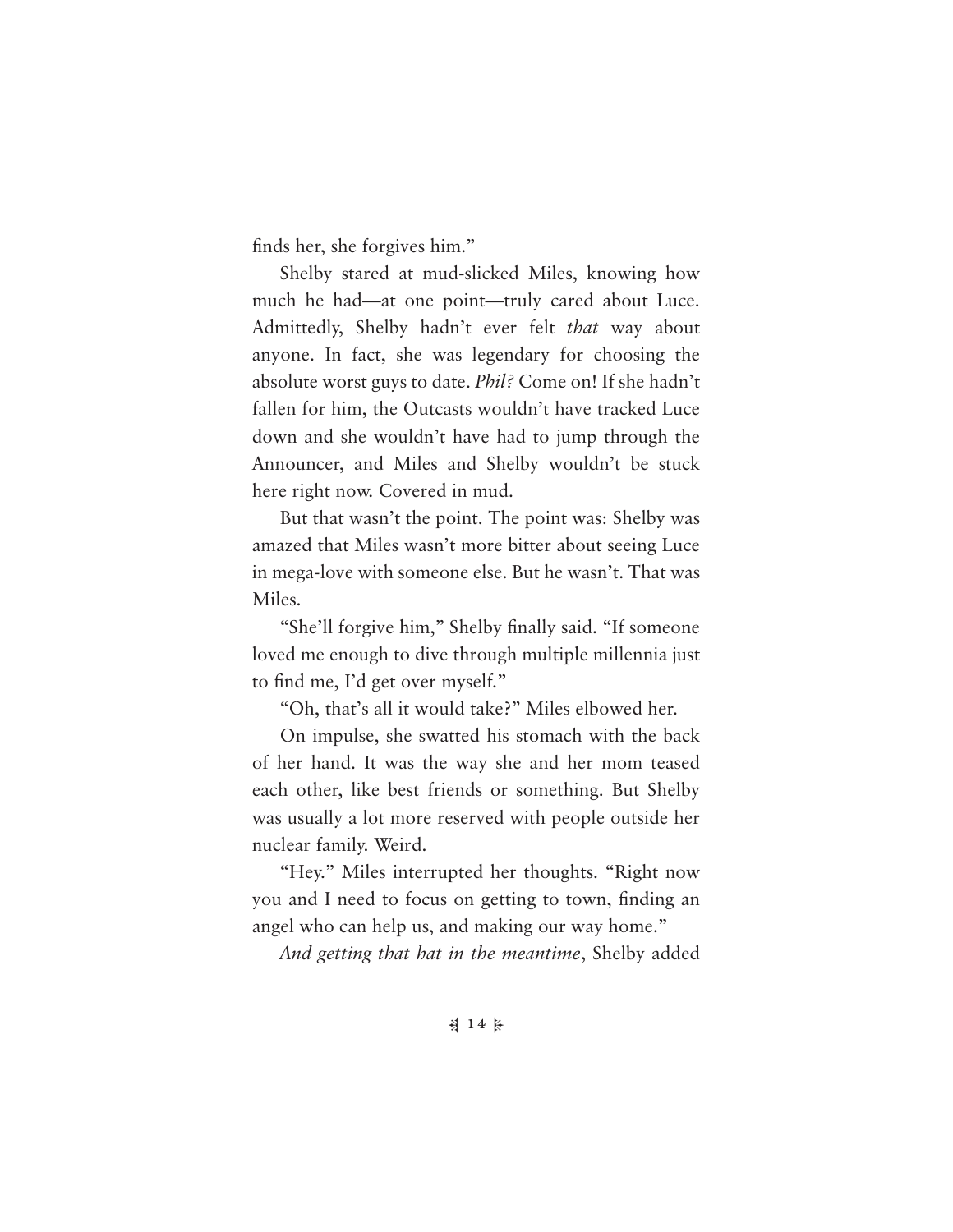inside her head as she and Miles broke into a jog, following the cart toward the city.

## 柴

The tavern stood about a mile outside the city walls, the lone establishment in a large field. It was a small wooden structure with a swinging sign of weathered wood, and big barrels of ale lined up against its walls.

Shelby and Miles had jogged past hundreds of trees stripped of their leaves by the cold, and melting patches of muddy snow on the pocked, winding road to the city. There really wasn't all that much to see. In fact, they had even lost sight of the cart after Shelby got a stitch in her side and had to slow down, but now, serendipitously, they spotted it parked outside the tavern.

"That's our guy," Shelby said under her breath. "He probably stopped in for a drink. Sucker. We'll just snatch the hat back and be on our way."

Miles nodded, but as they slipped around the back of the cart, Shelby spotted the man in the fur vest inside the doorway, and her heart sank. She couldn't hear what he was saying, but he held Miles's hat in his hands and was showing it off to the innkeeper as proudly as if it were a rare gem.

"Oh," Miles said, disappointed. Then he straightened his shoulders. "You know what, I'll get another one. You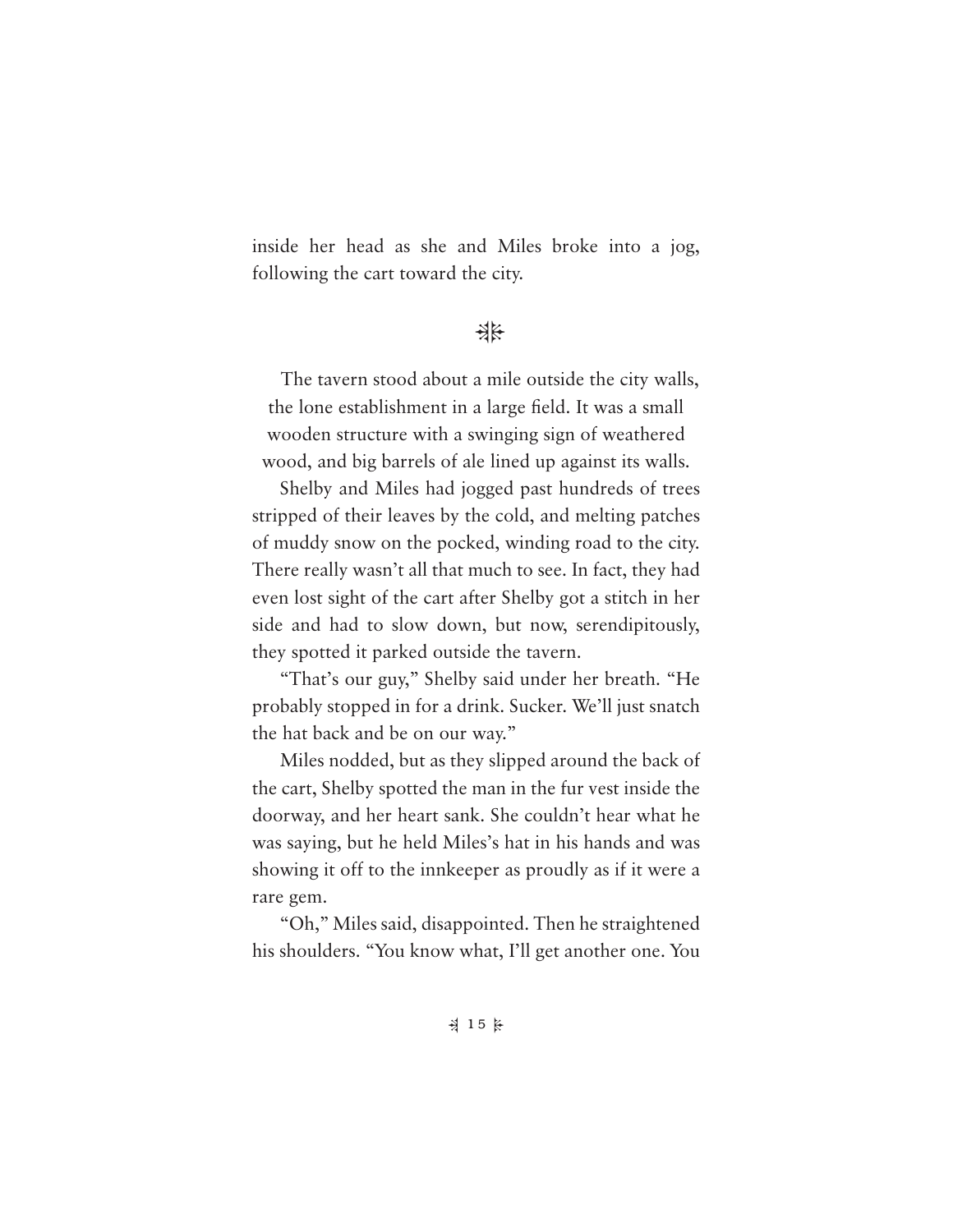can buy them everywhere in California."

"Mmmm, right." Shelby swatted the canvas tarp of the man's wagon in frustration. The force of her blow sent a corner billowing up. For just a second, she caught a glimpse of a heap of boxes inside.

"Hmm." She snaked her head under the tarp.

Underneath, it was cold and a little fetid, crammed with odds and ends. There were wooden cages filled with sleeping speckled hens, heavy sacks of feed, a burlap bag of mismatched iron tools, and loads of wooden boxes. She tried the lid of one of the boxes, but it wouldn't budge.

"What are you doing?" Miles asked.

Shelby gave a crooked smile. "Having an idea." Reaching for something that looked like a small crowbar in the sack of tools, she pried open the lid of the closest box. "That's a bingo."

"Shelby?"

"If we're going into town, these clothes might make the wrong statement." She flicked the pocket of her green hoodie for effect. "Don't you think?"

Back under the tarp she found some simple garments, which looked faded and worn, probably outgrown by the driver's family back home. She tossed little gems out at Miles, who scrambled to catch everything.

Soon, he held a long, pale-green linen gown with bell sleeves and an embroidered golden strip running down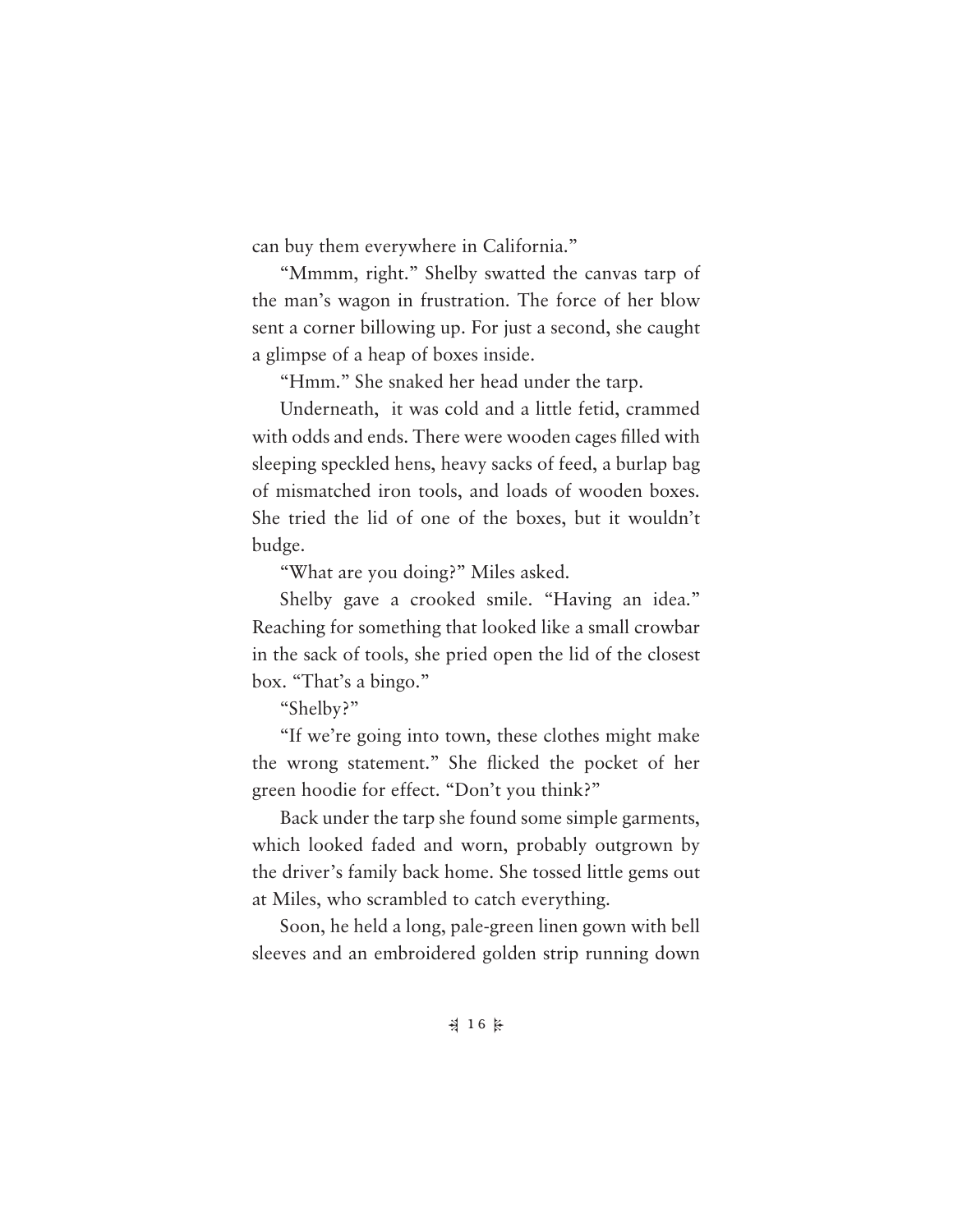its center, a pair of lemon-yellow stockings, and a bonnet that looked sort of like a nun's wimple, made of taupe linen.

"But what are *you* going to wear?" Miles joked.

Shelby had to rummage through a half dozen more boxes full of rags, bent nails, and smooth stones before she found anything that would work for Miles. Finally, she pulled out a simple blue robe made of stiff, coarse wool. It would keep him warm against this buffeting wind; it was long enough to cover his Nikes; and for some reason it occurred to Shelby that the color was perfect for his eyes.

Shelby unzipped her green hoodie and slung it over the back of the cart. Goose bumps rose on her bare arms as she tugged the billowing dress over her jeans and tank top.

Miles still looked reluctant. "I feel weird stealing stuff that guy was probably taking into town to sell," he whispered.

"Karma, Miles. He stole your hat."

"No, he *found* my hat. What if he's got a family to support?"

Shelby whistled under her breath. "You'd never make it a day on skid row, kid"—she shrugged—"unless you had me there to look after you. Look, compromise, we'll repay something else to the cosmos. My sweater . . ." She chucked the green hoodie into the box. "Who knows?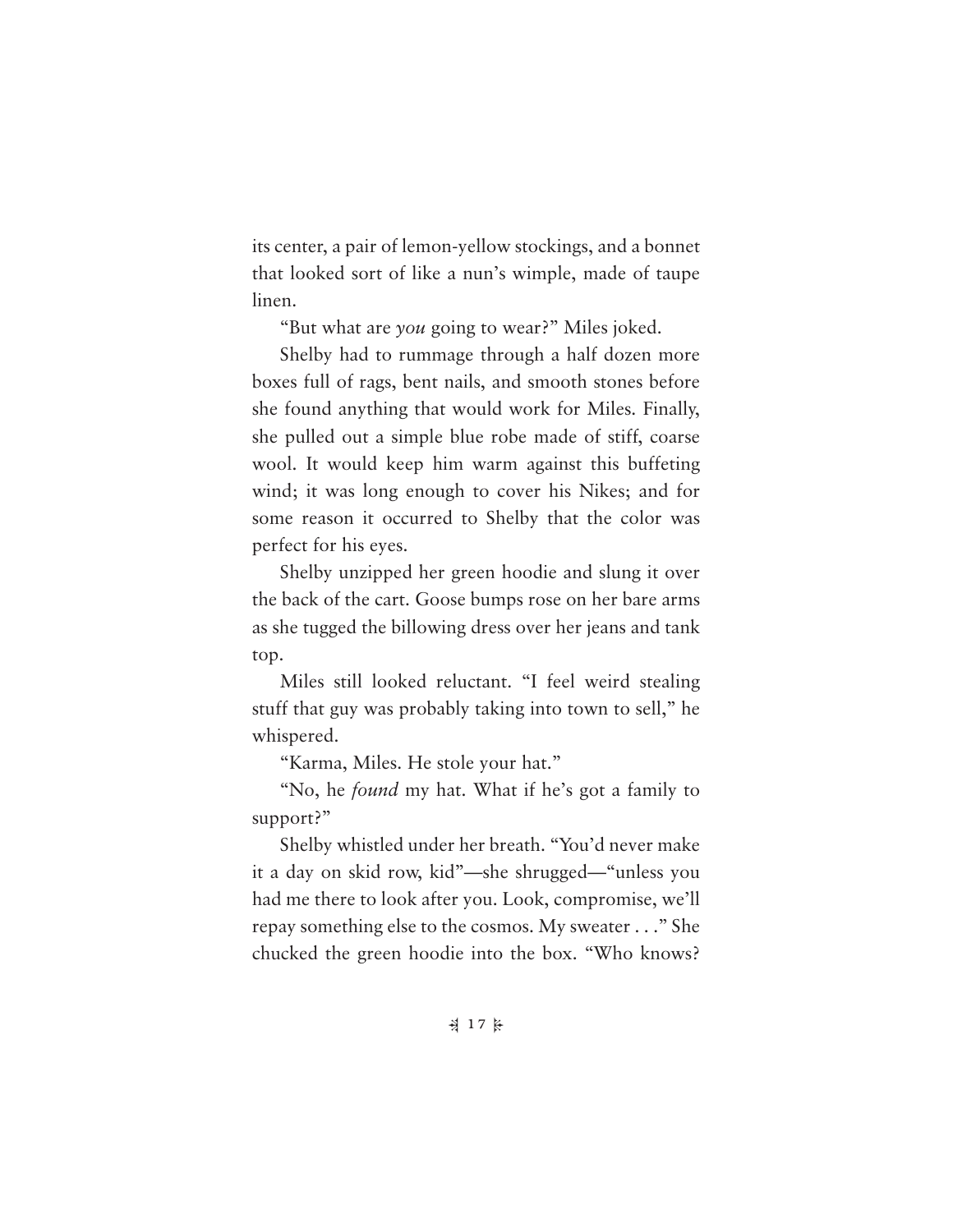Maybe hoodies will be all the rage next season in the anatomy theaters, or whatever they do for fun around here."

Miles held the taupe bonnet above Shelby's head. But it wouldn't fit over her ponytail, so he tugged on the elastic band. Her blond hair tumbled down her shoulders. Now *she* felt self-conscious. Her hair was a complete beast. She *never* wore it down. But Miles's eyes lit up as he placed the bonnet on her head.

"M'lady." He gallantly held out his hand. "Might I have the pleasure of accompanying you into this fair city?"

If Luce had been here, back when all three of them were still just good friends and things were a little less complicated, Shelby would have known just how to joke back. Luce would have put on her sweet, demure damsel-in-distress voice and called Miles her knight in shining armor or some crap like that, to which Shelby could have added something sarcastic, and then everyone would have burst out laughing, and the weird tension Shelby felt across her shoulders, the tightness in her chest—it would have gone away. Everything would have felt *normal*, whole.

But it was just Shelby and Miles.

Together. Alone.

They turned to face the black stone walls around the city, which surrounded a high central keep. Marigold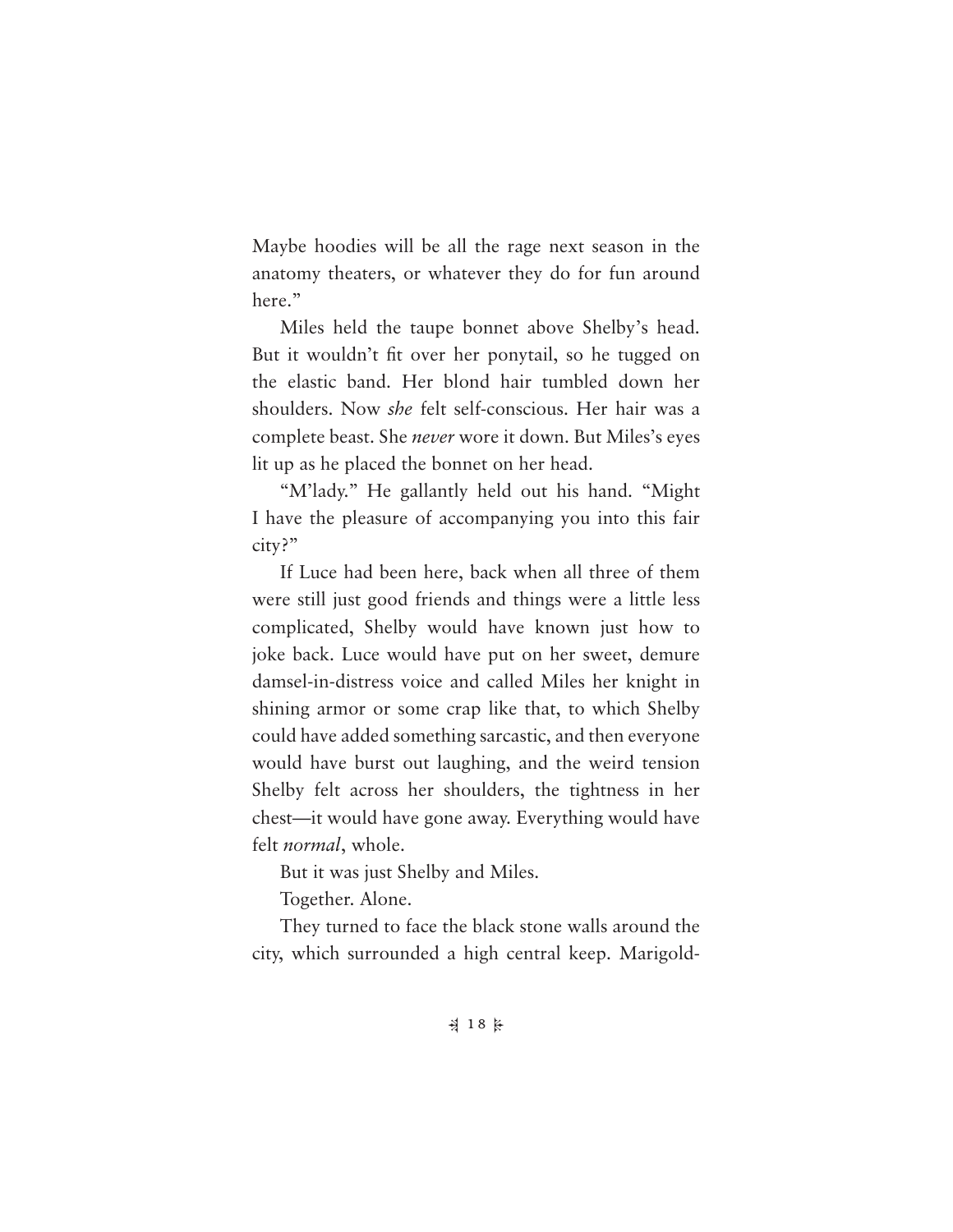colored flags hung from iron poles in the tall stone tower. The air smelled like coal and moldy hay. Music came from inside the walls—a lyre maybe, some soft-skinned drums. And somewhere in there, Shelby hoped, was an angel whose Announcer could take the two of them back to the present, where they belonged.

Miles was still holding out his hand, gazing at her like he had no idea how deep blue his eyes were. She took a deep breath and slipped her palm inside his. He gave her hand a little squeeze and the two of them strolled into town.